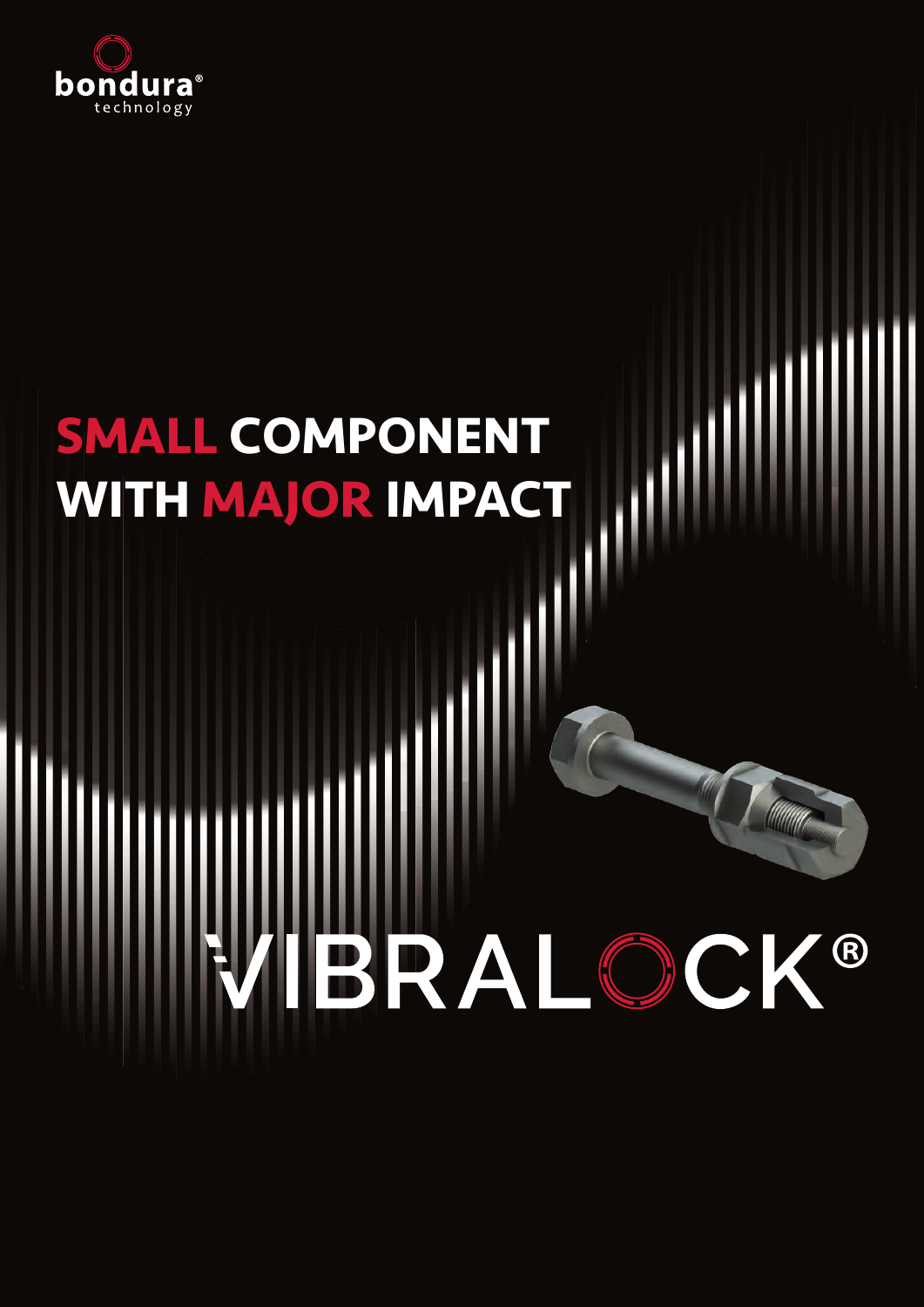

## **WHAT'S IN IT FOR ME?**

Vibrations – or oscillation - in industrial equipment can be a symptom or cause of a problem, or it can be associated with normal operation.

Vibrations can accelerate machine wear, consume excess power, and cause equipment to be taken out of service, resulting in very expensive and unplanned downtime. Less tangible consequences are general safety issues and diminished working conditions.

Imbalance, misalignment, wear and loosening are the most common causes that lead to unwanted vibrations.

For some applications, vibrations are unavoidable, or even an essential part of the equipment's function. Regardless of whether the vibrations are desirable or not, it is very important to use components that can withstand the oscillations.

If your bolted connections cannot handle the vibrations, you are doomed to spend countless and expensive manhours on regular maintenance checks throughout the equipment lifecycle.

VIBRALOCK® is a patented new mechanical lock nut system that will make annual inspection and retorque checks of your structural bolts redundant. This superior product is currently under DNV GL certification for proof of the concept.

The VIBRALOCK® technology is based on the use of two nuts working on different thread diameters and pitches. No individual loosening of the nuts can occur due to the friction forces in the conical contact area between the two nuts, and no combined loosening can occur due to the difference in pitch for the two nuts.

With VIBRALOCK® your maintenance work and inspection regime will be very different compared to conventional bolting solutions. Manhours needed and your overall cost of operations will significantly be reduced.

**The question is; what is your time worth?**

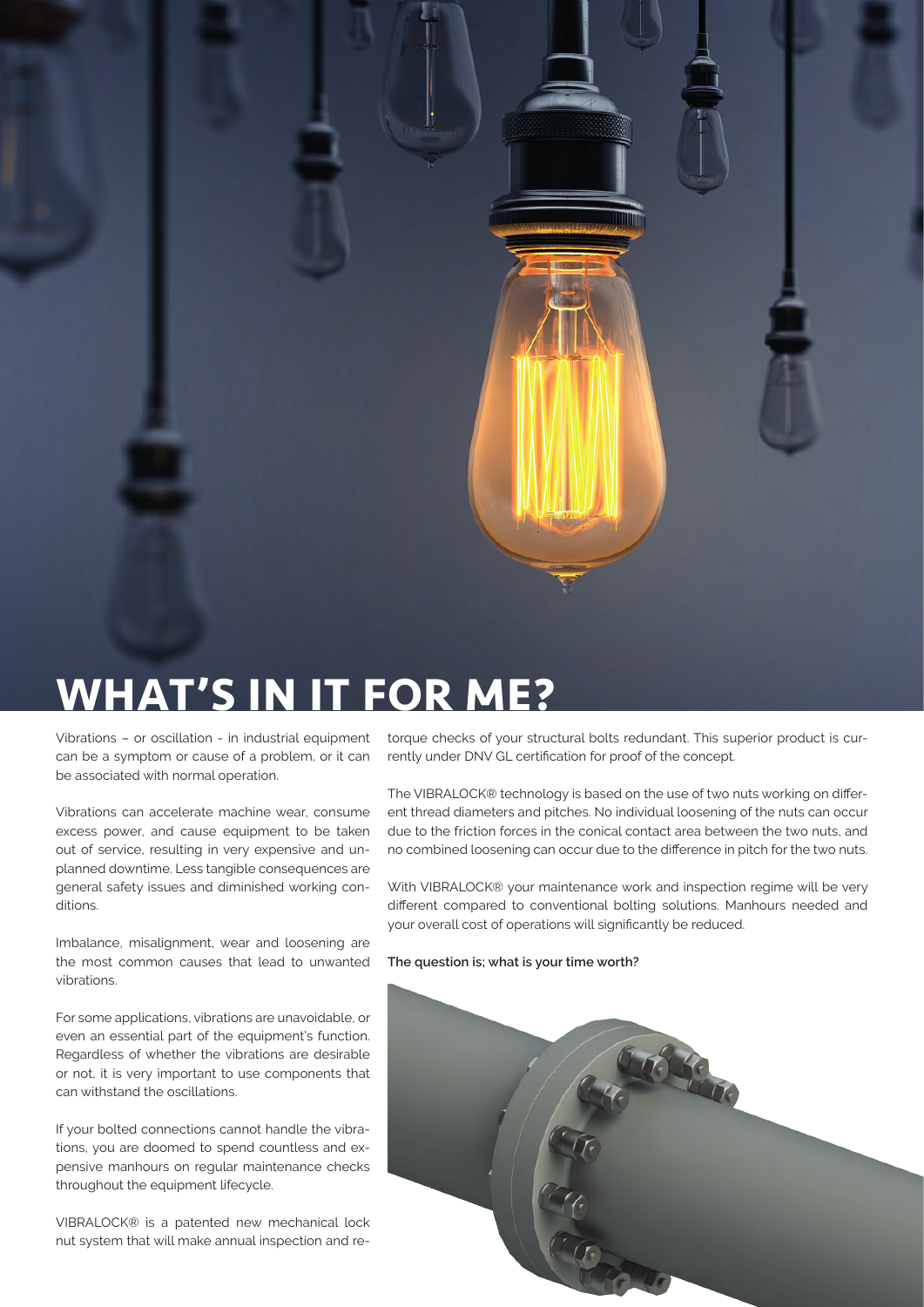## **BENEFITS**

INCREASED SAFETY FOR PERSONELL MINIMIZED LOSS OF PRELOAD NO EXPENSIVE MAINTENANCE NO UNEXPECTED DOWNTIME NO DAMAGE TO EQUIPMENT EASY INSTALLATION SUITABLE FOR BOTH NEWBUILDS AND USED EQUIPMENT SIGNIFICANTLY LOWER COST OF OPERATIONS OPTIMIZED TO ACHIEVE PRELOAD BY EITHER TURNING OF THE NUT OR TENSIONING